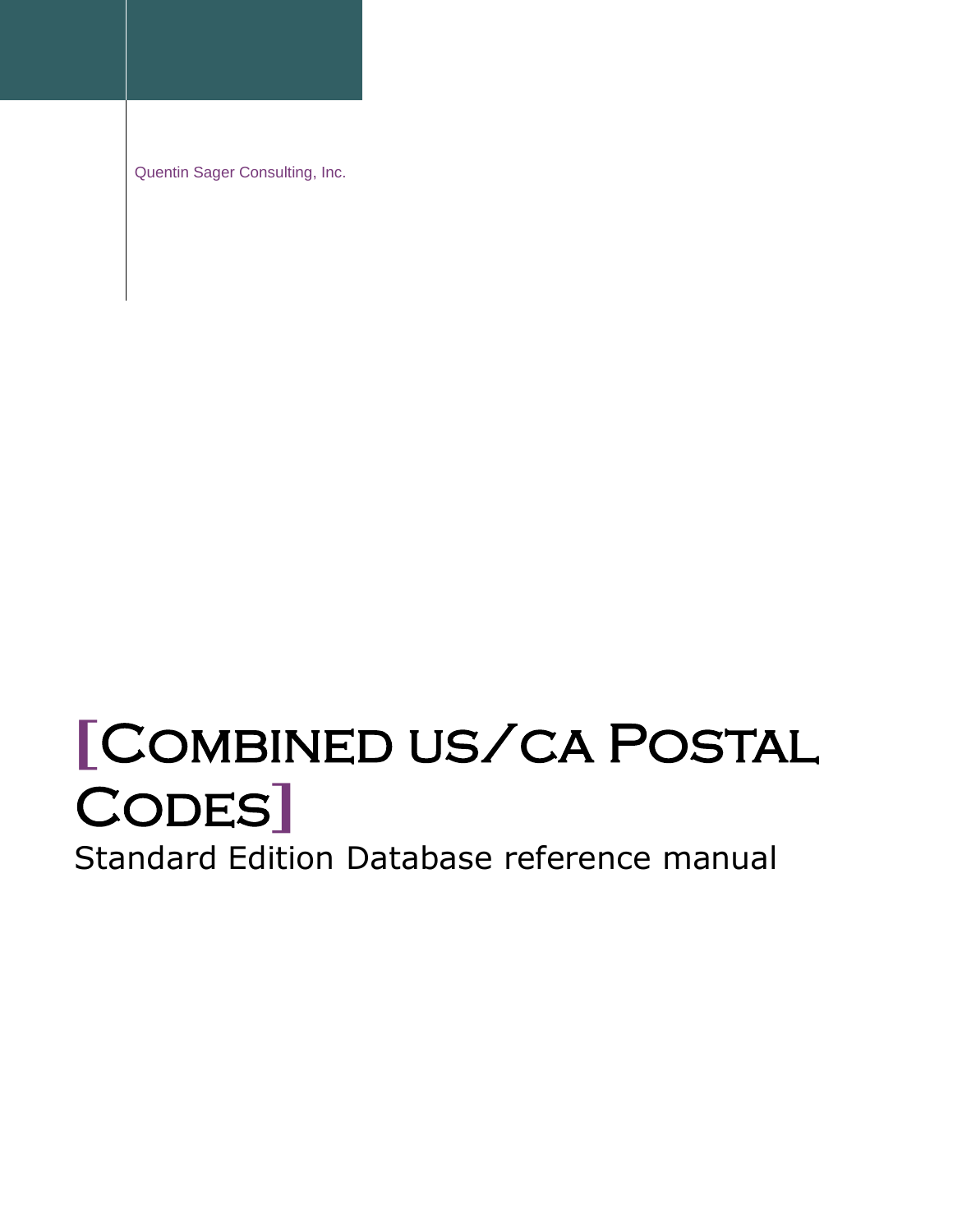This document contains the data set and file specifications for the Combined US/CA Postal Codes Standard Edition database. These specifications are subject to change without notice. The data it describes is furnished under a license agreement, and may be used or copied only in accordance with the terms of the license agreement.

Standard Edition Reference Manual Revised: April 18, 2015

#### Published by: **Quentin Sager Consulting, Inc. 1589 South Wallace Point Crystal River, FL 34429**

Copyright © 2016 Quentin Sager Consulting, Inc. All rights reserved.

No part of this publication may be reproduced in any form, in an electronic retrieval system or otherwise, without the prior written permission of Quentin Sager Consulting, Inc.

#### **Disclaimer and Limitation of Liability**

The information provided in this document is directed solely to users who have the appropriate degree of experience to understand and interpret its contents in accordance with generally accepted engineering, industry, or other professional standards and applicable regulations.

NO REPRESENTATION OR WARRANTY IS MADE THAT THE INFORMATION IS TECHNICALLY ACCURATE OR SUFFICIENT OR CONFORMS TO ANY STATUTE, GOVERNMENTAL RULE OR REGULATION, AND FURTHER NO REPRESENTATION OR WARRANTY IS MADE OF MERCHANTABILITY OR FITNESS FOR ANY PARTICULAR PURPOSE OR AGAINST INFRINGEMENT OF INTELLECTUAL PROPERTY RIGHTS. QUENTIN SAGER CONSULTING SHALL NOT BE LIABLE, BEYOND THE AMOUNT OF ANY SUM RECEIVED IN PAYMENT BY QUENTIN SAGER CONSULTING FOR THIS DOCUMENT, WITH RESPECT TO ANY CLAIM, AND IN NO EVENT SHALL QUENTIN SAGER CONSULTING BE LIABLE FOR LOST PROFITS OR OTHER INCIDENTAL OR CONSEQUENTIAL DAMAGES. QUENTIN SAGER CONSULTING EXPRESSLY ADVISES THAT ANY AND ALL USE OF OR RELIANCE UPON THE INFORMATION PROVIDED IN THIS DOCUMENT IS AT THE RISK OF THE USER.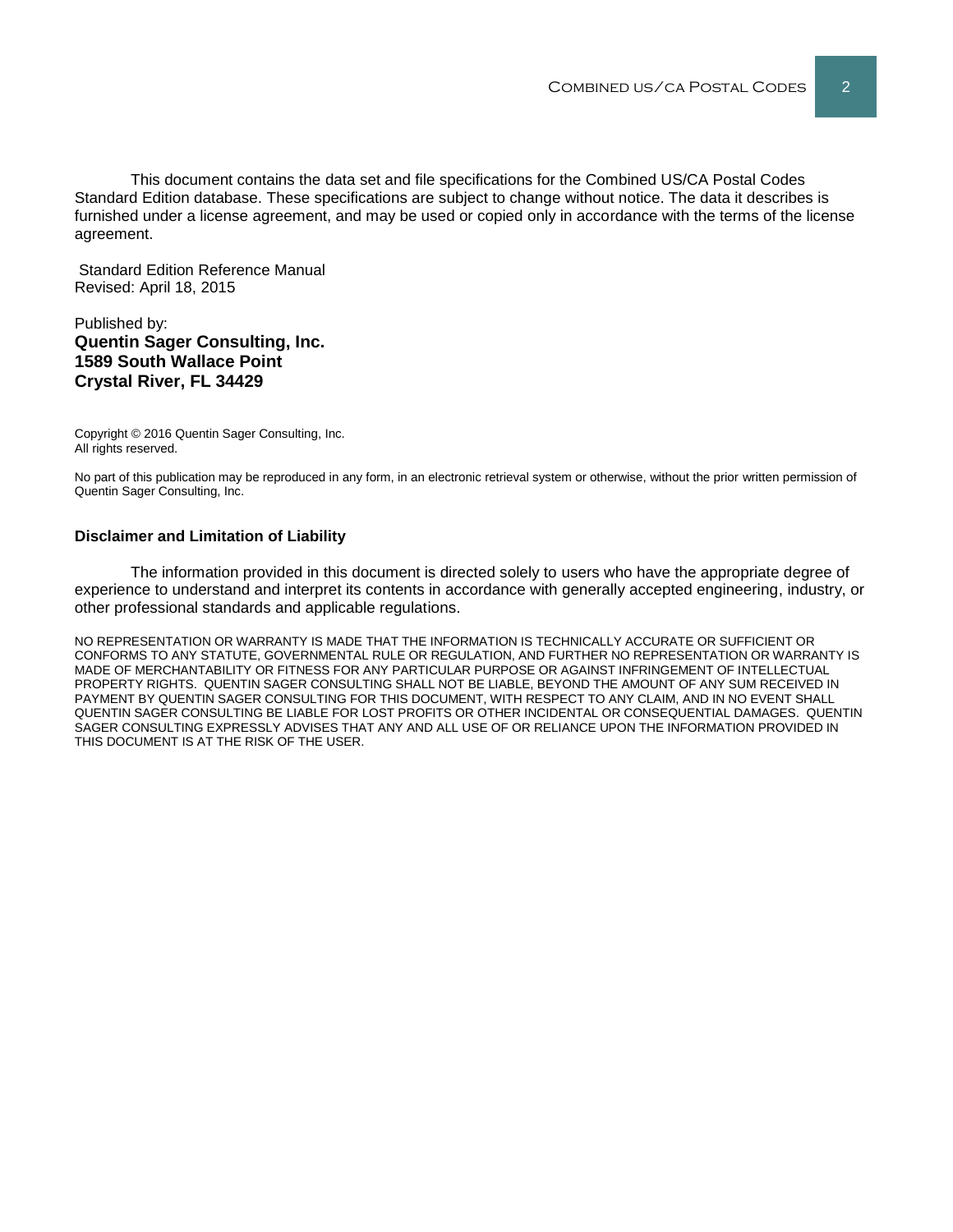# File Names and Descriptions

Each table *(file)* in the Combined US/CA Postal Codes Standard Edition database is delivered in flat, delimited text file format (commonly referred to as comma-separated-value or CSV format). The Combined US/CA Postal Codes Standard Edition database is easily imported to and accessed through most contemporary database engines including (but not limited to) MySQL, PostgreSQL, SQLite, Oracle, IBM DB2, Microsoft SQL Server, Microsoft Access, or similar tool.

The data can be imported as either US-ASCII or Unicode UTF-8 text. For each file in the Combined US/CA Postal Codes Standard Edition database; the first row contains field names (column headers), fields are terminated by a single comma "," character, fields are optionally enclosed using a double quote character, and lines (rows) are terminated with a two character carriage return line feed (CR + LF) sequence.

|                   | Primary data contents                                           |
|-------------------|-----------------------------------------------------------------|
| usca standard.txt | United States 5-Digit ZIP Code/Canadian Postal Code Master File |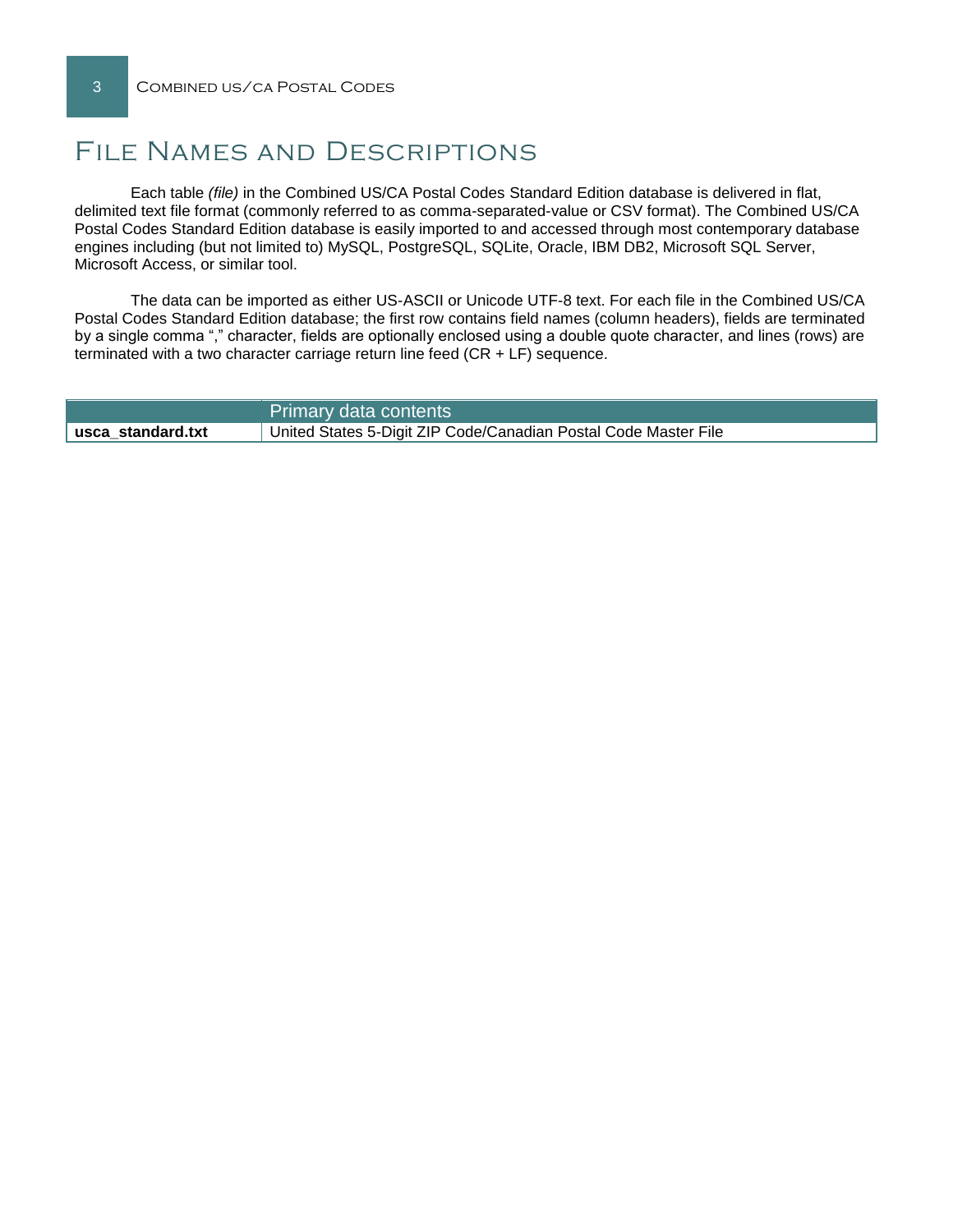# Record Layouts and Field Descriptions

### **FILE: usca\_standard.txt**

| <b>Field</b>      | <b>Description</b>                                                                                                                                                                                                                                                                                                                                                                                      |
|-------------------|---------------------------------------------------------------------------------------------------------------------------------------------------------------------------------------------------------------------------------------------------------------------------------------------------------------------------------------------------------------------------------------------------------|
| <b>PostalCode</b> | USPS 5-digit (Zone Improvement Plan) ZIP Code or 6 character Canada Post postal<br>code in standard format; 3 character Forward Sortation Area (FSA), space, 3 character<br>Local Delivery Unit (LDU)                                                                                                                                                                                                   |
| City              | The city, community, station or other name for the postal code area.                                                                                                                                                                                                                                                                                                                                    |
| <b>CountyName</b> | Name of the predominate county or county equivalency the ZIP Code is located in.                                                                                                                                                                                                                                                                                                                        |
| <b>Country</b>    | 2-character ISO 3166 country code                                                                                                                                                                                                                                                                                                                                                                       |
| <b>CityType</b>   | USPS or Canada Post recognition of the City name when used with this postal code<br>$P$ – the specified city name is the official city name for this postal code. Each postal<br>code will have only one "P" type record.<br>$A$ – the city name is an acceptable alternate for use with this postal code<br>$\bullet$<br>$N$ – the specified city name is not acceptable for use with this postal code |
| PostalCodeType    | The postal code definition or type for delivery purposes.<br><b>United States entries</b><br>S - A standard ZIP Code<br>P - A ZIP Code used only for Post Office Boxes<br>$\bullet$<br>$U - A ZIP$ Code used for a unique organization<br>$\bullet$<br>M - An APO/FPO (Military) ZIP Code<br>Canadian entries<br>$U - urban$<br>$R$ – rural                                                             |
| Latitude          | Latitude in decimal degrees to the geographic center of the United States ZIP Code or<br>Canadian FSA                                                                                                                                                                                                                                                                                                   |
| Longitude         | Longitude in decimal degrees to the geographic center of the United States ZIP Code or<br>Canadian FSA                                                                                                                                                                                                                                                                                                  |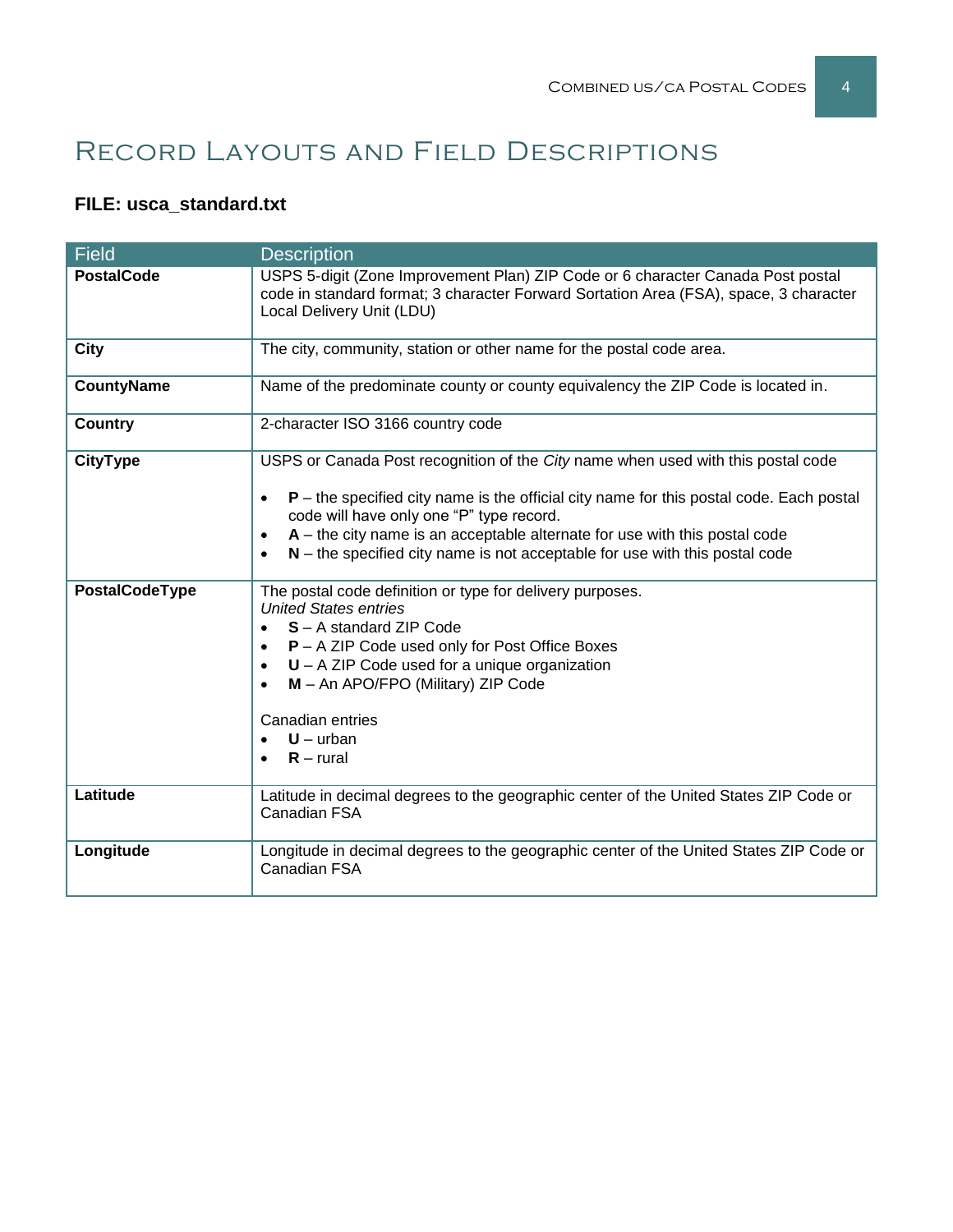# SQL Scripts and Schemas

### **MySQL**

CREATE TABLE `postalcodes` ( `PostalCode` CHAR(7) NOT NULL, `City` VARCHAR(64) DEFAULT NULL, `StateProvince` CHAR(2) DEFAULT NULL, `Country` CHAR(2) DEFAULT NULL, `CityType` CHAR(1) DEFAULT NULL, `PostalCodeType` CHAR(1) DEFAULT NULL, `Latitude` DOUBLE DEFAULT 0, `Longitude` DOUBLE DEFAULT 0, PRIMARY KEY (`PostalCode`));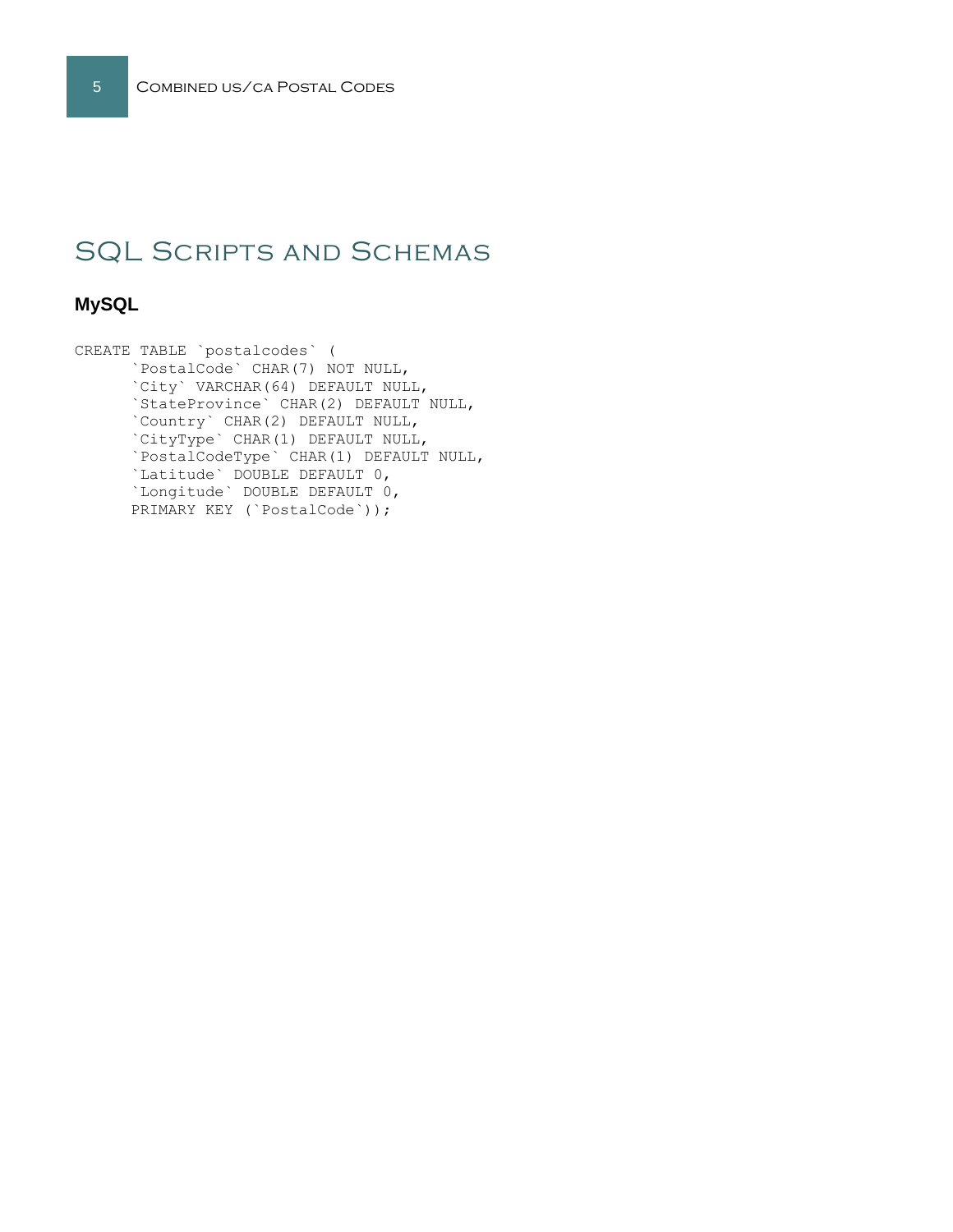#### **Appendix A – State, province, and territory codes**

| AL         | Alabama                                | <b>NJ</b>  | New Jersey                            |
|------------|----------------------------------------|------------|---------------------------------------|
| AK         | Alaska                                 | <b>NM</b>  | New Mexico                            |
| AZ         | Arizona                                | <b>NY</b>  | <b>New York</b>                       |
| AR         | Arkansas                               | NC         | North Carolina                        |
| CA         | California                             | <b>ND</b>  | North Dakota                          |
| CO         | Colorado                               | OH         | Ohio                                  |
| CT         | Connecticut                            | OK         | Oklahoma                              |
| DE         | Delaware                               | <b>OR</b>  | Oregon                                |
| DC         | District of Columbia                   | PA         | Pennsylvania                          |
| FL.        | Florida                                | <b>RI</b>  | Rhode Island                          |
| GA         | Georgia                                | <b>SC</b>  | South Carolina                        |
| ΗI         | Hawaii                                 | <b>SD</b>  | South Dakota                          |
| ID         | Idaho                                  | <b>TN</b>  | Tennessee                             |
| IL         | <b>Illinois</b>                        | <b>TX</b>  | Texas                                 |
| ${\sf IN}$ | Indiana                                | UT         | Utah                                  |
| IA         | Iowa                                   | VT         | Vermont                               |
| KS         | Kansas                                 | <b>VA</b>  | Virginia                              |
| KY         | Kentucky                               | <b>WA</b>  | Washington                            |
| LA         | Louisiana                              | <b>WV</b>  | West Virginia                         |
| ME         | Maine                                  | WI         | Wisconsin                             |
| MD         | Maryland                               | <b>WY</b>  | Wyoming                               |
| MA         | Massachusetts                          | <b>AS</b>  | American Samoa <sup>1</sup>           |
| ΜI         | Michigan                               | <b>FM</b>  | Micronesia                            |
| MN.        | Minnesota                              | GU         | Guam                                  |
| <b>MS</b>  | Mississippi                            | <b>MH</b>  | Marshall Islands                      |
| <b>MO</b>  | Missouri                               | MP.        | Northern Mariana Islands <sup>2</sup> |
| МT         | Montana                                | PW         | Palau                                 |
| <b>NE</b>  | Nebraska                               | <b>PR</b>  | Puerto Rico                           |
| <b>NV</b>  | Nevada                                 | <b>UM</b>  | Minor Islands                         |
| NΗ         | New Hampshire                          | VI         | Virgin Islands                        |
|            |                                        |            |                                       |
|            | Canada - Provinces and territories     |            |                                       |
| <b>AB</b>  | Alberta                                | <b>NU</b>  | Nunavut <sup>3</sup>                  |
| <b>BC</b>  | <b>British Columbia</b>                | ON         | Ontario                               |
| MВ         | Manitoba                               | PE         | <b>Prince Edward Island</b>           |
| <b>NB</b>  | New Brunswick                          | QC         | Quebec <sup>4</sup>                   |
| <b>NL</b>  | Newfoundland and Labrador <sup>5</sup> | <b>SK</b>  | Saskatchewan                          |
| NT         | <b>Northwest Territories</b>           | YT         | Yukon                                 |
| <b>NS</b>  | Nova Scotia                            |            |                                       |
|            |                                        |            |                                       |
|            | <b>Mexico - States and territories</b> |            |                                       |
| <b>AGS</b> | <b>AGUASCALIENTES</b>                  | <b>MOR</b> | <b>MORELOS</b>                        |
| <b>BC</b>  | <b>BAJA CALIFORNIA</b>                 | <b>NAY</b> | <b>NAYARIT</b>                        |

United States - States and territories

*1 COMMON LANGUAGE® abbreviation for American Samoa is AM*

*2 COMMON LANGUAGE® abbreviation for Northern Mariana Islands is NN*

*3 COMMON LANGUAGE® abbreviation for Nunavut is VU*

l

*4 COMMON LANGUAGE® abbreviation for Quebec is PQ*

*5 COMMON LANGUAGE® abbreviation for Newfoundland and Labrador is NF*